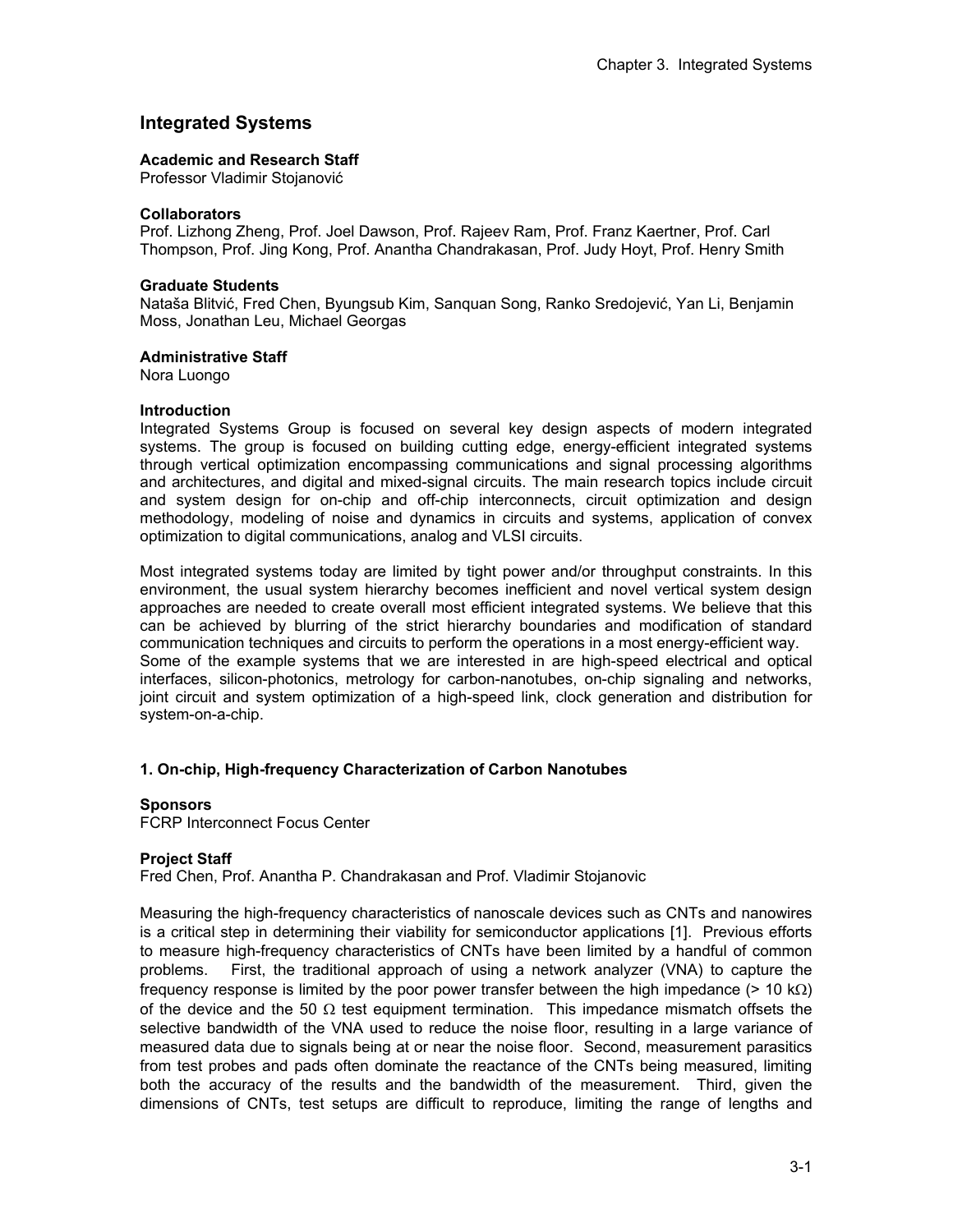number of CNTs that can be measured.

To address these issues, we have developed an on-chip test platform consisting of an array of 256 transceivers. Figure 1 shows a conceptual drawing of the CNT to CMOS test chip interface. Under each pad in the array is a transceiver that is independent of all others, allowing for measurement between any two pads in the array. Figure 2 shows the top level block diagram of two transceivers linked by a CNT "channel." Similar to [2] but with mostly on-chip components, the step response of the channel is captured by changing the threshold voltage of the sampler (VREF) and the relative phase of the receiver clock (RxClk) with respect to the transmit clock (TxClk). Each transceiver has an adjustable termination and employs a capacitance compensation technique to allow full-sized bond pads for device characterization at the chip interface while maintaining input drive bandwidths up to 1GHz for a 4 kΩ termination. A 20-bit counter accumulates samples at each point, to average out timing noise due to jitter and any dynamic voltage offsets in the sampler.



**Figure 1:** Conceptual drawing of the CNT to CMOS test chip interface.

**Figure 2:** Block diagram of 2 transceivers linked by a CNT and conceptual waveforms captured by shifting VREF and RxClk.

# **References**

- [1] P.J. Burke, et al., "Nanotube technology for microwave applications," *Microwave Symposium Digest, 2005 IEEE MTT-S International,* June 2005, pp. 12-17.
- [2] K. Soumyanath, et al., "Accurate on-chip interconnect evaluation: a time-domain technique," *Journal of Solid-State Circuits*, vol. 34, no. 5, pp. 623-631, May 1999.

# **2. Iterative Robust Optimization of Analog Circuits**

## **Sponsors**

CICS

# **Project Staff**

Yan Li, Prof. Vladimir Stojanović

As IC technologies scale down to the deep submicron region, process variation is becoming an increasingly severe issue for circuit designers. Designs are verified over process corners to improve the robustness of circuits and increase the manufacturing yield. However, it 6requires long design periods and often leads to overdesign. We are trying to develop new numerical algorithms fitted into an equation-based circuit optimization methodology 0, which incorporates the process variations, as well as provides yield estimation.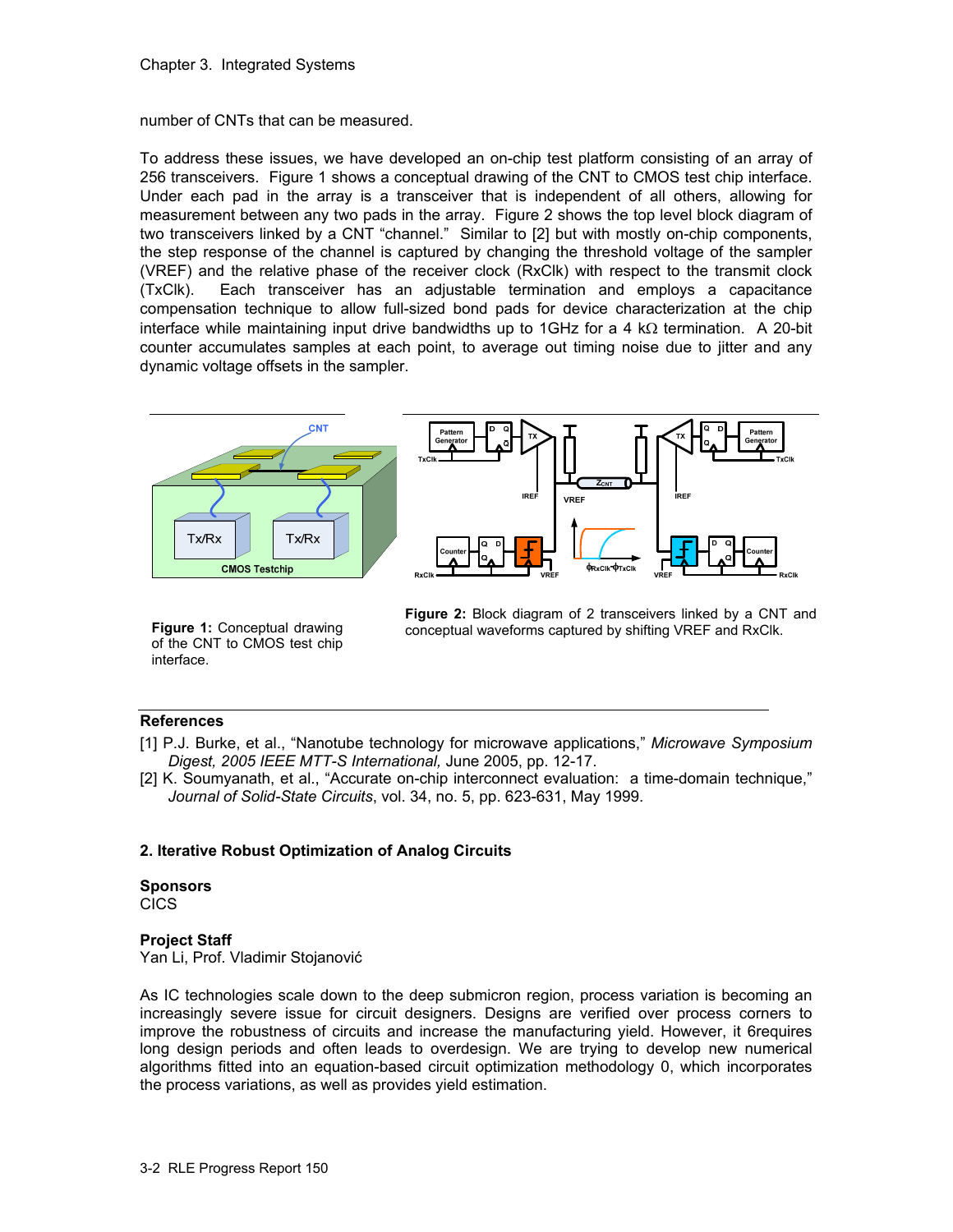Inspired by the algorithm used in a robust taper design 0, we have developed and implemented the iterative robust optimization algorithm as shown in the left blocks in Figure 1. Rather than formulate the problem into a stochastic optimization problem as done in some previous work 0, we propose a more practical way. The optimization problem runs iteratively, with added robust constraints in each iteration. Thus, the optimization problem size grows, resulting in a more and more robust system. Relying on a fast optimization solver, the growing problem can still be solved efficiently. As an example, a two stage opamp could be designed with robustness within minutes. The left flow in Figure 1 shows an outer loop around the iterative algorithm to generate a yieldaware design. The algorithm starts from a design with small process variation range and the yield gets estimated. The variation ranges keep growing until the yield gets to the desired value. This approach could enable rapid generation of trade-off surfaces for desired circuit blocks,



**Figure 1.** Robust optimization problem formulation and the iterative robust optimization algorithm as shown on the left. Block diagrams on the right show the yield estimation flow.

## **References**

- [1] M. Hershenson, S.P. Boyd and T.H. Lee, "Optimal design of a CMOS op-amp via geometric programming," *IEEE Transactions on Computer-Aided Design of Integrated Circuits and System*, vol. 20, no. 1, pp. 1-21, Jan. 2001.
- [2] A. Mutapcic, S. Boyd, "Robust design of slow-light tapers in periodic waveguides," to appear in *Engineering Optimization*, 2008.
- [3] Y. Xu, X. Li, K. Hsiung, S. Boyd, I. Nausieda, "OPERA: optimization with ellipsoidal uncertainty for robust analog IC design," *Design Automation Conference, 2005. Proceedings. 42nd* , pp. 632-637, 13-17 June 2005.

# **Digital Equalization of the Nonlinear Photonic Modulator Diode**

## **Academic and Research Staff**

Dr. Vladimir Stojanović

## **Graduate and Post-Doctoral Students**

Ben Moss, Ajay Joshi, Jason Orcutt

## **Sponsors**

DARPA, Texas Instruments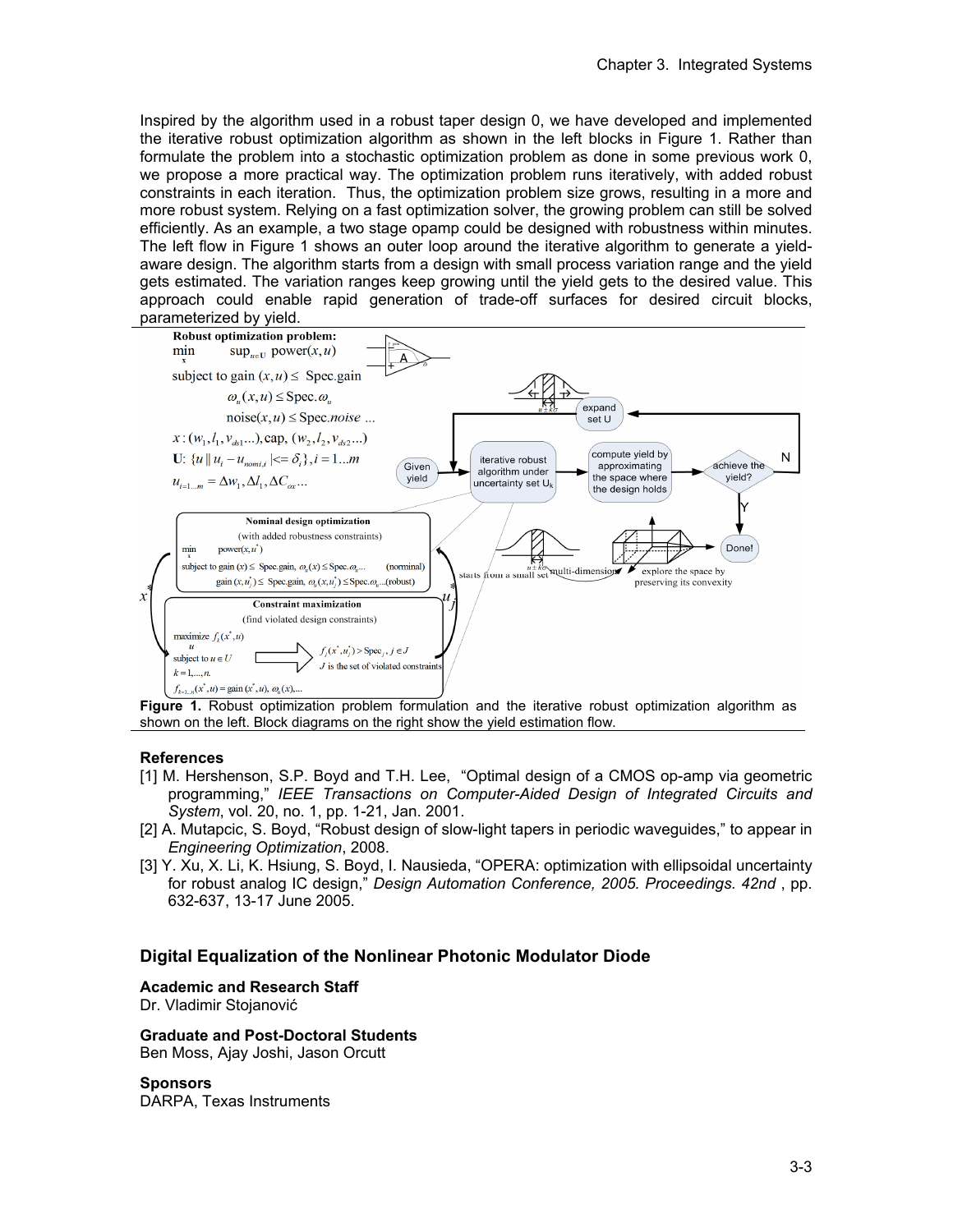Electro-optical modulators are fundamental building blocks in on-chip photonic systems. On-chip optical waveguides can be created from thin unsilicided polysilicon tracks in a bulk CMOS process. The index of refraction of the poly waveguide depends on the charge concentration in the waveguide. Varying this charge concentration changes the phase of the light through the waveguide. In order to inject large amounts of charge into the waveguide more effectively, a P-I-N diode structure is created with the waveguide acting as the intrinsic region (I region) and N- and P-type doping added on either side of the waveguide.

We modified an existing SPICE model [1-2] of a P-I-N diode to model the photonic modulator. Figure 1 shows a digital circuit that controls the amount of charge entering the I region. This circuit uses a push-pull topology with pre-emphasis. The pre-emphasis controls the amount of charge that must enter and leave the I region for each bit, lowers the energy per bit, and prevents the ring's optical passband from shifting into the next optical channel. At the beginning of a zeroto-one transition, both the strong driver and the weak driver are active, maximizing the current into the I region. After a short time, the strong driver deactivates, lowering the current into the diode. The unbalanced weak driver has a strong NMOS and a weak PMOS. The strong NMOS ensures that the device quickly discharges through the I region for a one-to-zero transition. Figure 2 shows the simulated eye diagram for 10Gb/s.

Two flavors of this ring modulator were taped out with a 65-nm TI process. One modulator has a larger weak driver to account for varying carrier lifetimes in the diode. The energy efficiency is predicted to be approximately 50 fJ/bit.



**Figure 1** Abstract modulator diagram and its corresponding pre-emphasized current profile for a 010 input bit pattern. The weak driver has a very strong NMOS and a weak PMOS.



**Figure 2** Simulated eye diagram for 10Gb/s, assuming a 1-ns carrier lifetime.

## **References**

- [1] A.G.M. Strollo, "A New SPICE Model of Power P-I-N Diode Based on Asymptotic Waveform Evaluation," *IEEE Transactions on Power Electronics*, vol. 12, no. 1, pp. 12-20, Jan. 1997.
- [2] J. Kyhala and M. Andersson, "An Advanced PIN-Diode Model," *Microwave Journal*, vol. 48, no. 9, pp. 206-212, Sept. 2005.